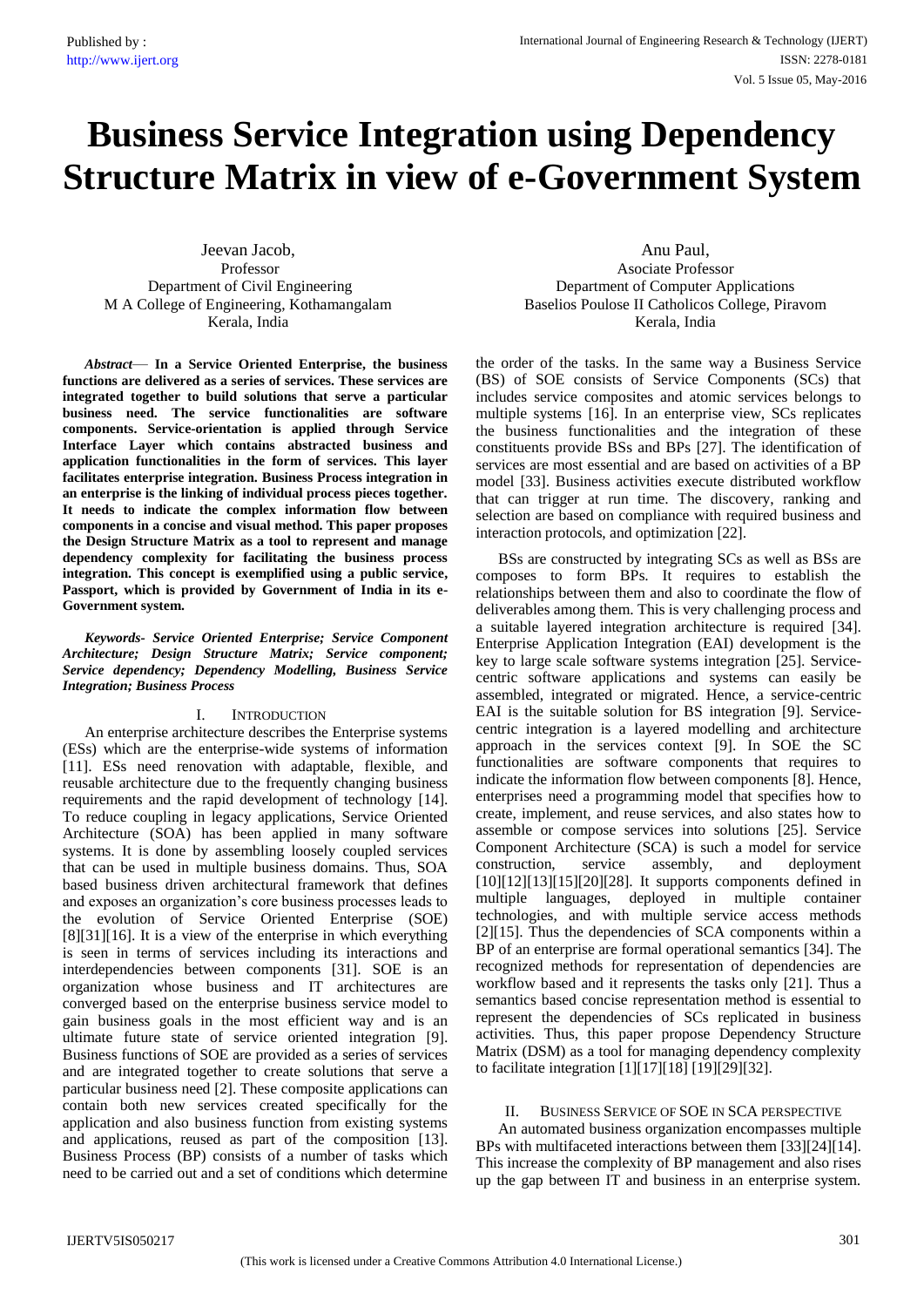The SOE overcomes this boundaries [9][26] in a Service Interface Layer (SIL), that can directly interact and map the BPs [30][33]. SIL is expected to contain abstract representations of services that comprises the components of BPs. The services are accessed through the standardized interfaces. A SC offer or require some operation activities that described as a defined business function. These components are interacting through message exchanges which represents the business workflow. In an SCA perspective, a BP can be built from various independent services from service layers of BSs, service Composites (Cs) and SCs [22]. The interactions between these layers providing the necessary platform to create dynamic BP. The SC implements a business function that specifies in any technology and it is the main building block of a BS in SOE [16]. It provides and consumes services to/from other dependent component and these service dependencies are known as references [15]. These are combined into assemblies to form a composite which is combined to form a BS that leads to a business solution. BSs are integrated to construct BPs in SOE [14][26][27][34].

The SOE based BP modeling includes two phases, componentization of business process and tie up the service orientation principles to these components. A complex service provided by an enterprise to its customers has been broken down into simple SCs that envelop small, isolated and distributed business functionalities. This allows enterprises to deconstruct its business through business components corresponding to the business performance with specific boundaries. Decomposition of BP based workout pattern is the systematic approach for transforming a BP into service-based models [33]. This is done by the identification and modeling of business components corresponding to processes, activities and tasks of the BP [14][23][27].

## *A. SCA Model of Business Process in e-Government System*

In order to illustrate our approach, we use a citizenfriendly public provision 'Passport Service', delivered by Government of India in its e-Government (EG) domain. In this example, we envisaged EG as a SOE that is entitled as service-oriented e-Government enterprise (SOeGE) [3][4][6] and the public services are the BPs [5][7]. The central administrative government agency, Passport Department of India, established under the Ministry of External Affairs provides this service. Local Police Station which comes under the Ministry of Home Affairs verifies citizen's identity and has no direct control by the central Department. Passport Department receives the filled application from Citizen, process it and issue the passport as per the status of identity verification by the Police Department.

According to the componentization of BP into SCA modelling elements, Passport Service is decomposed into BSs. Then deconstruct each of these BSs to corresponding Composites (Cs) that exposes business functionalities in the Passport processing [5][7]. These composites are mapped to the functional activities and are identified as the SCs. The configuration of the decomposed BP elements formed the SCA system. It contains three BSs or subsystems such as Passport application processing (BS1), Citizen Identity Verification (BS2), and Issuing Passport (BS3); five service Cs includes Application Submission (C1), Application Scrutiny (C2), Police verification (C3), Passport Granting (C4), and Passport Preparation (C5); formed by twelve SCs as Submit Filled Application (SC1), File Application (SC2), ACK Application (SC3), Application form verification (SC4), Send for Police verification (SC5), Inquire Status (SC6), Police Verification (SC7), Update Status (SC8), Check Status of Verification (SC9), Granting Passport (SC10), Printing of Passport (SC11), and Dispatch of Passport (SC12) [5]. The hierarchy of these elements and their dependencies are exposed in Figure 1.



Figure 1. Directed network graph of Decomposed Business Process

The SCA model represents the integration of related business functions in the form of BSs with its corresponding Cs and SCs [5]. Configuration and administration of elements includes the external services, entry points, and wires used to interconnect them. Figure 2 illustrates how these elements of SCA model are integrated and how the business objectives are realized through IT solutions in a SOE based EG system. This helps to understand the complexity of BP integration



Figure 2. SCA Model of Passport Service in SOE view of e-Government

## III. BUSINESS SERVICE INTEGRATION USING DSM

BS integration is the linking of individual process pieces together to accomplish a business functionality in an enterprise. In the SCA perspective of BSs are subsystems and are integrated using service composites with its corresponding SCs. Integration of SCs to form BSs requires the establishment of relationships between them and the flow of deliverables among them to be coordinated. This is very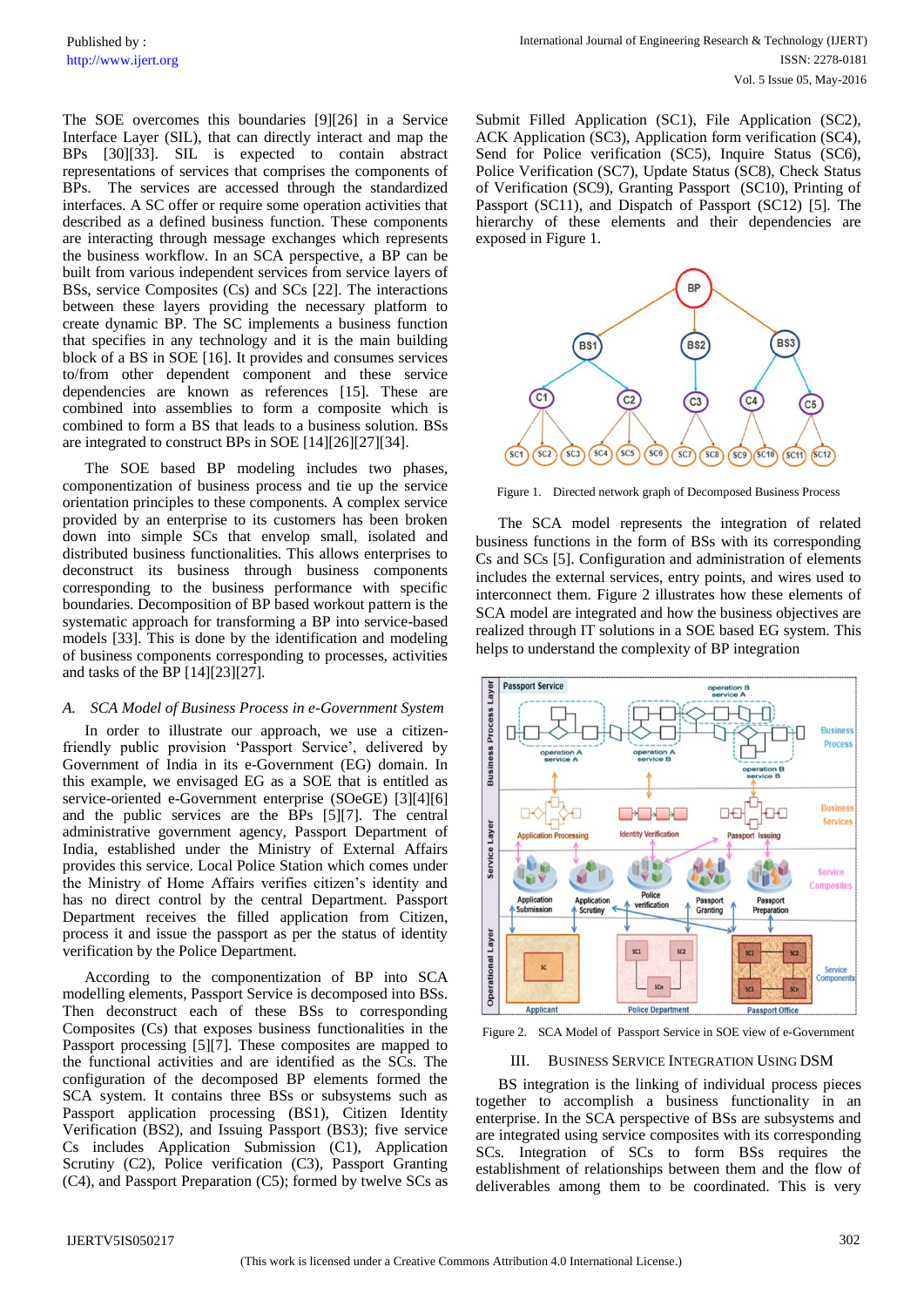challenging process and the existing dependency representation methods are inefficient in its size and complexity. Hence, we proposes DSM to represent the service dependencies in a BP of an Enterprise [1][21][29].

## *A. Design Structure Matrix (DSM)*

DSM is a tool for representation and analysis of system models in view of decomposition and integration [32]. It can be used to identify dependency between activities towards the process sequencing. A DSM can display the relationships between entities of a system in a compact, concise, visual, and analytical format. There are four DSM applications like component-based, team-based, activity-based, and parameterbased to represents relations among components, tasks or activities, and basic functional parameters respectively in the system. These are categorized into Static DSM and Timebased DSM [32]. DSM displays the network structure of a complex system in terms of square matrix with identical rows and columns label representation of components. The offdiagonal elements represents dependencies between the components. It uses several types of analysis to optimize the system tasks, such as partitioning, clustering, and simulation [21][29].

#### *B. Business Process Representation Using DSM*

The SCA view of Passport Service in Figure 2 defines the structural elements of the system with the interactions between them. Since DSMs are inherently hierarchical, they make it easier for architects to rapidly zoom in and zoom out the structure of larger systems [1]. Hence, a compact and useful abstraction of the system model can represent in DSM to visualize and identify the dependencies between processes and activities of the system. A component based DSM is used to represent the interdependencies between decomposed BSs of a BP, passport service. While the task based DSM is used in activity representation which stimulates the service composites in SCA view. A combined DSM is used to integrate the components with system boundaries.

Figure 3 exhibits representation of the dependencies among decomposed entities of passport service in a component based DSM. These components have serial dependencies, and the figure shows BS2 depends on BS1 and BS3 depends on BS2. BS1 and BS2 provides deliverables to BS2 and BS3 respectively. The dependencies among activities of composites also represented in figure 3. C1 provides deliverables to C2, therefore C2 depends on C1. C2 provides deliverable to C3, so C3 depends on C2. Similarly C4 depends on C3 and C5 depends on C4. This is a serial mode DSM and the marks appeared in the lower-triangular region. It indicates that the dependence of upstream activity will be created while there is downstream information. The activities make an assumption about the information and it needs from another activity.



Figure 3. DSM representation of Decomposed Components

#### *C. Business Servics Integration in a Business Process*

The Business Processes of complex systems are enmeshed in a larger environment and the functionality depends on how well its activities work together to achieve a result. Process modelling helps to identify the BSs, related activities and its deliverable flow with dependencies. Process integration is important when there are large number of dependent activities to coordinate. In the DSM, the sequence for executing the activities are revealed by mixture activities of different processes. Large, detailed DSMs are built by integrating smaller ones. These DSMs can be used to represent the dependencies among BSs with its integral activities in a BP. This integrated DSM represents the entities from separate organization boundaries with activities belongs to different owners. A serial mode integrated DSM for a Passport Service have been built by combining the two DSMs in Figure 3. This integrated DSM represents the BP with its dependencies among activities in different boundaries as shown in Figure 4. The activities make an assumption about the information it needs from another activity of different boundaries. Integration of activities create information that may cause changes to previously executed activities. It is designated by the marks in rows to the left of the diagonal.



Figure 4. DSM representation of Business Service Integration

The representation of large number of BPs and its dependencies in an Enterprise System are covered in the entire process models. These models can easily represented in an integrated DSM. Therefore DSM representation eliminates the complications of conventional process models through its concise and visual format. Hence, our proposed method is suitable in an Enterprise System context.